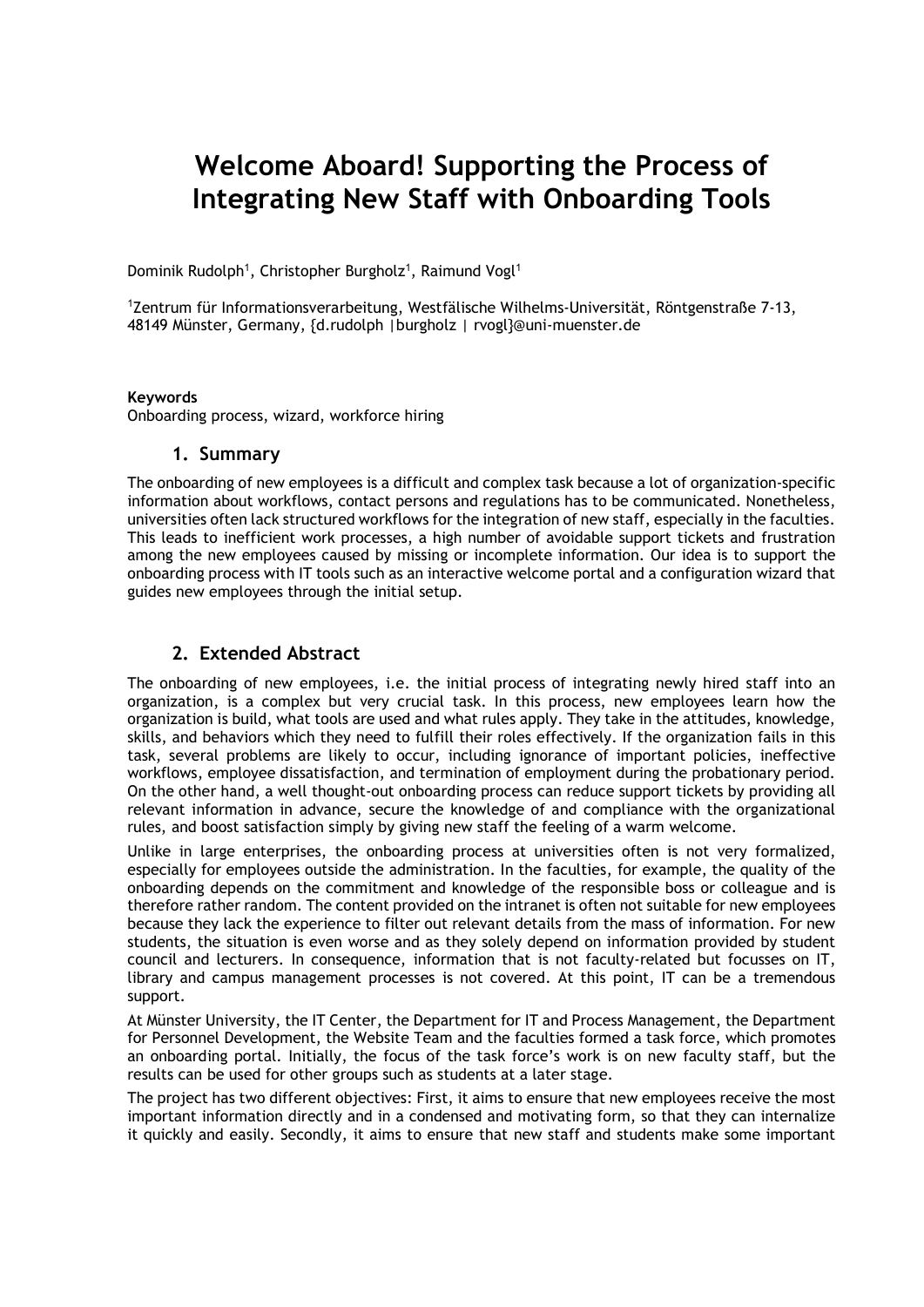settings (i.e. set a new password, register for central services) and acknowledge crucial rules (i.e. terms of use for the university IT system).



**Picture 1:** Screenshot of the planned onboarding website.

To achieve the first objective, an onboarding portal is planned. Every new employee is invited by email to visit the portal. The information is presented in form of an interactive drawing showing an office in which each object represents a relevant topic (see picture 1). To name a few examples: a computer represents the university IT, a globe stands for business trips, and a cup refers to the cafeteria. The selection of topics is limited to the essentials, so that the portal remains manageable in terms of content. In this way, new employees know directly what is important and have a much easier start into their daily work at the Münster University than in the past. Some modifications of the portal are thinkable: In order to internalize the information, a classic e-learning approach could be chosen in which information units are activated one after the other (e.g. on a daily basis). This could be combined with gaming aspects in the sense of rewards for completed units.

The second objective is addressed by a multistep wizard, which addresses legal aspects, security aspects, and selected service information. During the process, users have to agree to the university IT's terms of use and change their central password. Optionally, they can take precautions against password loss and adjust their e-mail settings. Then, a limited number of IT services is presented (including the printing service, the cloud storage service, software provision, and IT courses) and the user has the opportunity to register directly where applicable. The wizard is displayed to each user the first time they log-in to the university's IT systems - and, if necessary, at every new login as long as the wizard has not been completed. Of course, users can change their settings at any time in the university IT's selfcare portal "MyZIV". Since MyZIV itself provides many additional, sometimes very special options and is therefore not very suitable for new users, the wizard will be an ideal complement.